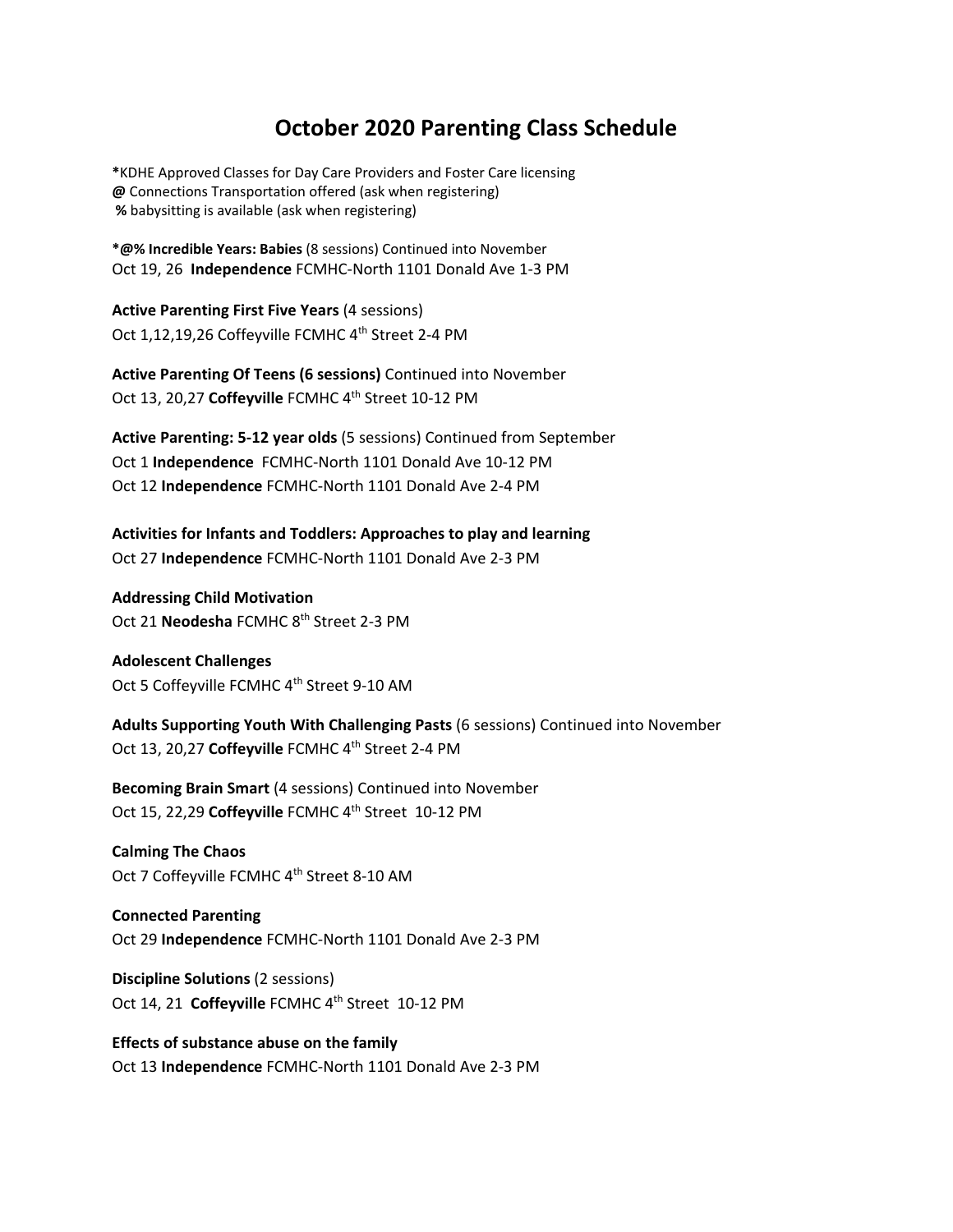**Four Steps To Responsibility** Oct 6 Coffeyville FCMHC 4<sup>th</sup> Street 9-10 AM

**Helping Kids Cope with chronic illness**  Oct 19 **Independence** FCMHC-North 1101 Donald Ave 10-11 AM

**How To Discipline Kids Without Losing Their Respect** Oct 22 Coffeyville FCMHC 4<sup>th</sup> Street 2-4 PM

**How to Raise Kids Who Make Responsible Decisions When Nobody Is Watching** Oct 12 Coffeyville FCMHC 4<sup>th</sup> Street 10-12 PM

**How to respond when your child gets violent** Oct 20 **Independence** FCMHC-North 1101 Donald Ave 2-3 PM

**How to talk to kids about Suicide** Oct 12 **Independence** FCMHC-North 1101 Donald Ave 10-11 AM

**Mindful Parenting**  Oct 21 **Neodesha** FCMHC 8th street 10-11 AM

**Nurturing the Blended Family** Oct 14 **Fredonia** FCMHC- 6<sup>th</sup> Street 2-3 PM

**Painless Parenting For The Preschool Years** (2 sessions) Oct 14, 21 **Coffeyville** FCMHC 4th Street 2-4 PM

## **Parent Education Support Group**

Oct 2, 16, 23,30 **Independence** FCMHC-North 1101 Donald Ave 10-11 AM Oct 15 **Coffeyville** FCMHC 4th Street 1-2 PM

**Parenting after separation: Your child's future**  Oct 14 **Fredonia** FCMHC-6th street- 10-11 AM

**Parenting the love and logic Way (Continued from September)**  Oct 1 **Independence** FCMHC-North 1101 Donald Ave 2-3 PM

**Picking up the pieces after child sexual abuse** Oct 27 **Independence** FCMHC-North 1101 Donald Ave 10-11 AM

**Real World Parenting Solutions** Oct 29 **Independence** FCMHC-North 1101 Donald Ave 10-11 AM

**Repairing bonds broken by addiction**  Oct 15 **Independence** FCMHC-North 1101 Donald Ave 10-11 AM